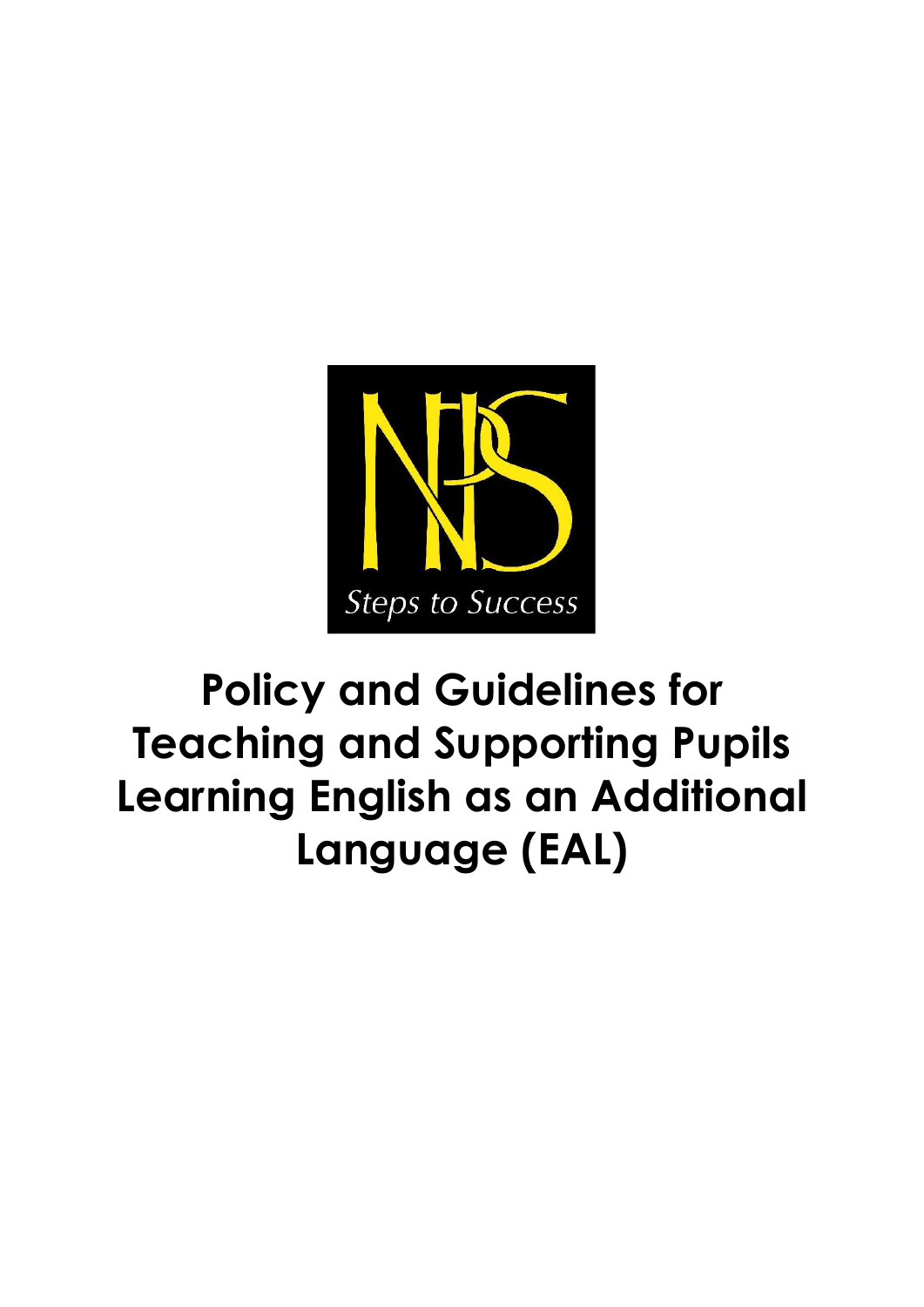#### **Purpose**

This policy applies to all children at NPS including the EYFS. The term EAL is taken from the 2011 DfES report 'Developing Quality Tuition: Effective Practice in Schools'. The term EAL refers to learners whose first language is not English. The learner may already be fluent in several other languages or dialects, which is why the term English as a Second Language (ESL) is inappropriate and should not be used. NPS aims to ensure that all children learning EAL are able to:

- Use English confidently and competently.
- Use English as a means of learning across the curriculum.
- Where appropriate, make use of their knowledge of other languages.

## **Using Home Language**

Children throughout school, including the EYFS are given opportunities to develop and use their home language in play and learning. Home cultures and languages are respected and celebrated in a range of ways, including:

- Different cultural festivals are celebrated.
- Food from different cultures is tried.
- Multi-cultural resources are available.
- In the EYFS, children are encouraged to use a variety of resources and clothes from different cultures for role play.
- When possible the expertise of staff or parents in a particular language may be used.

## **The Context of the School**

Although cohorts of children vary, on average 8-12% of children have a home language that is not English.

## **Key Principles for Additional Language Acquisition**

- Language develops best when used in purposeful contexts across the curriculum.
- Effective use of language is crucial to the teaching and learning of every subject.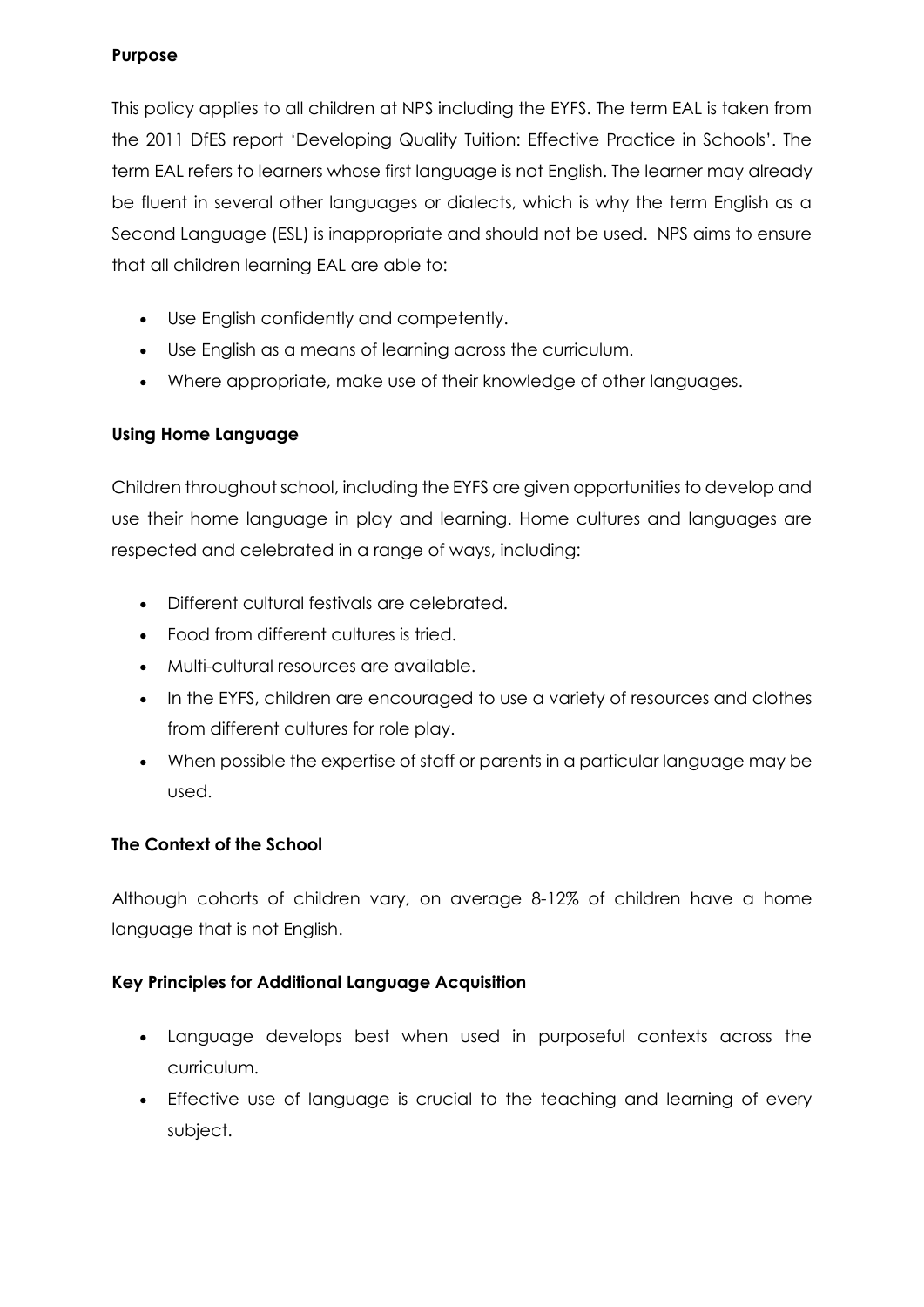- The language demands of learning tasks need to be identified and planned for, with attention both to initial access and to extension.
- Access to learning requires attention to words and meanings embodied in each curriculum area. Meanings and understandings cannot always be assumed but need to be explored.
- Teachers have a crucial role in modelling use of language.

#### **NPS Policy for English as an Additional Language**

- The focus and use of additional support time are best seen as an integral part of curriculum and lesson planning.
- A distinction is made between EAL and Special Educational Needs.
- All languages, dialects, accents and cultures are equally valued.

## **Teaching and Learning**

Classroom activities are carefully structured and focused. Classroom activities have clear learning objectives and appropriate support and resources are developed to ensure that children are able to participate in lessons. Staff review groupings to ensure that children learning EAL have access to strong English language peer models.

## **Strategies**

Staff use some of the following support strategies to ensure curriculum access:

- Collaborative group work that encourage active participation
- Enhanced opportunities for speaking and listening.
- Effective role models for speaking, reading and writing.
- Additional verbal support repetition.
- Additional visual support e.g. dictionaries, on-line support, posters, demonstration, use of gesture).
- Additional verbal support (for example, repetition, modelling, peer support)
- Writing frames, gap fill exercises, word cards and word lists
- Opportunities for role play.
- Discussion is provided before and during reading and writing activities.
- Where possible, learning progression moves from concrete to abstract.